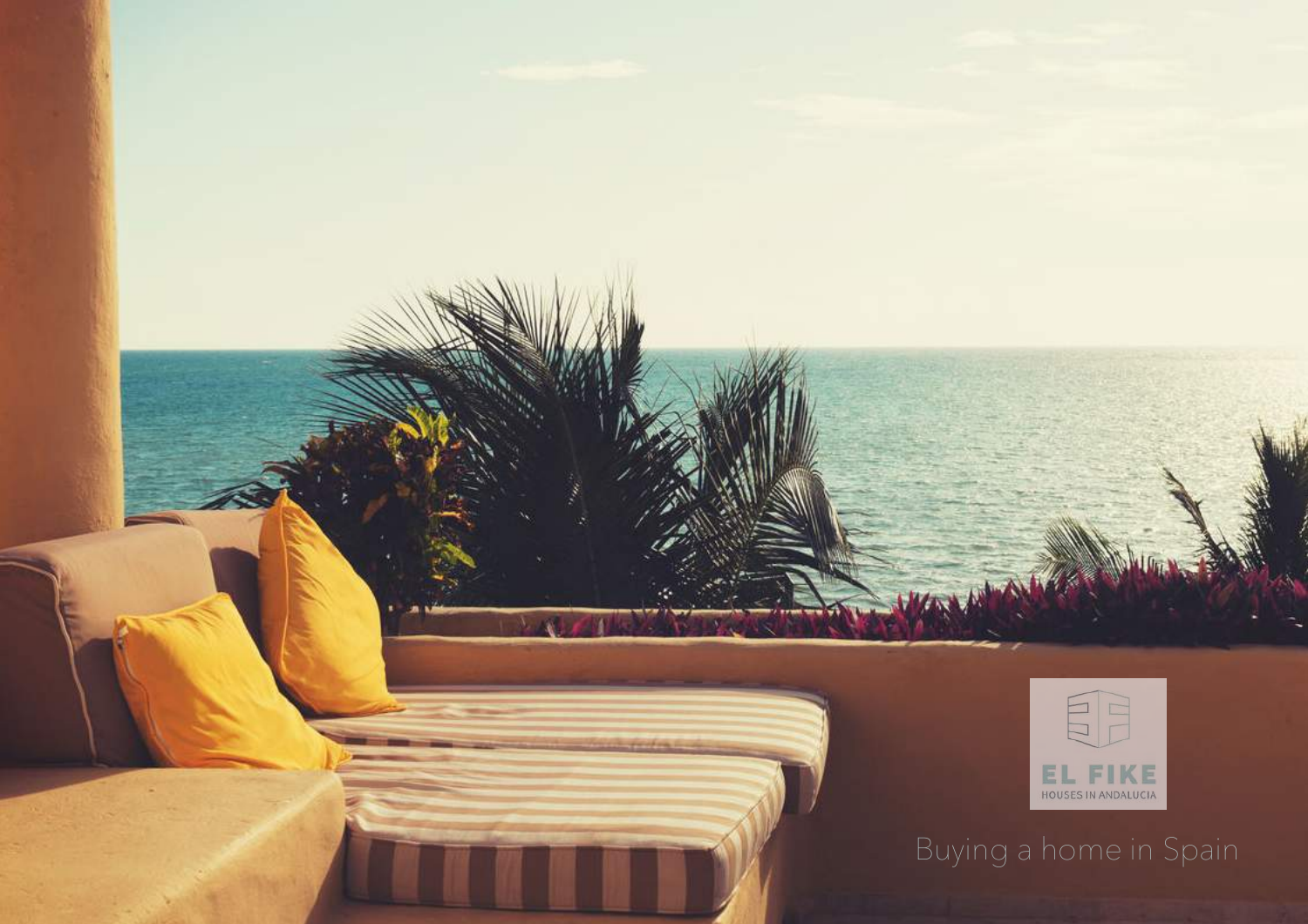Buying a property is not something you do every day, and especially not in other countries. It's good that there's someone there, who knows the local property market, who can help you with this.

At El Fike we are working daily purchasing and selling real estate at the Costa del Sol. You will therefore be assisted in the entire process by one of our real estate professionals.

In this brochure we will briefly introduce the process to be followed so that you know what to expect.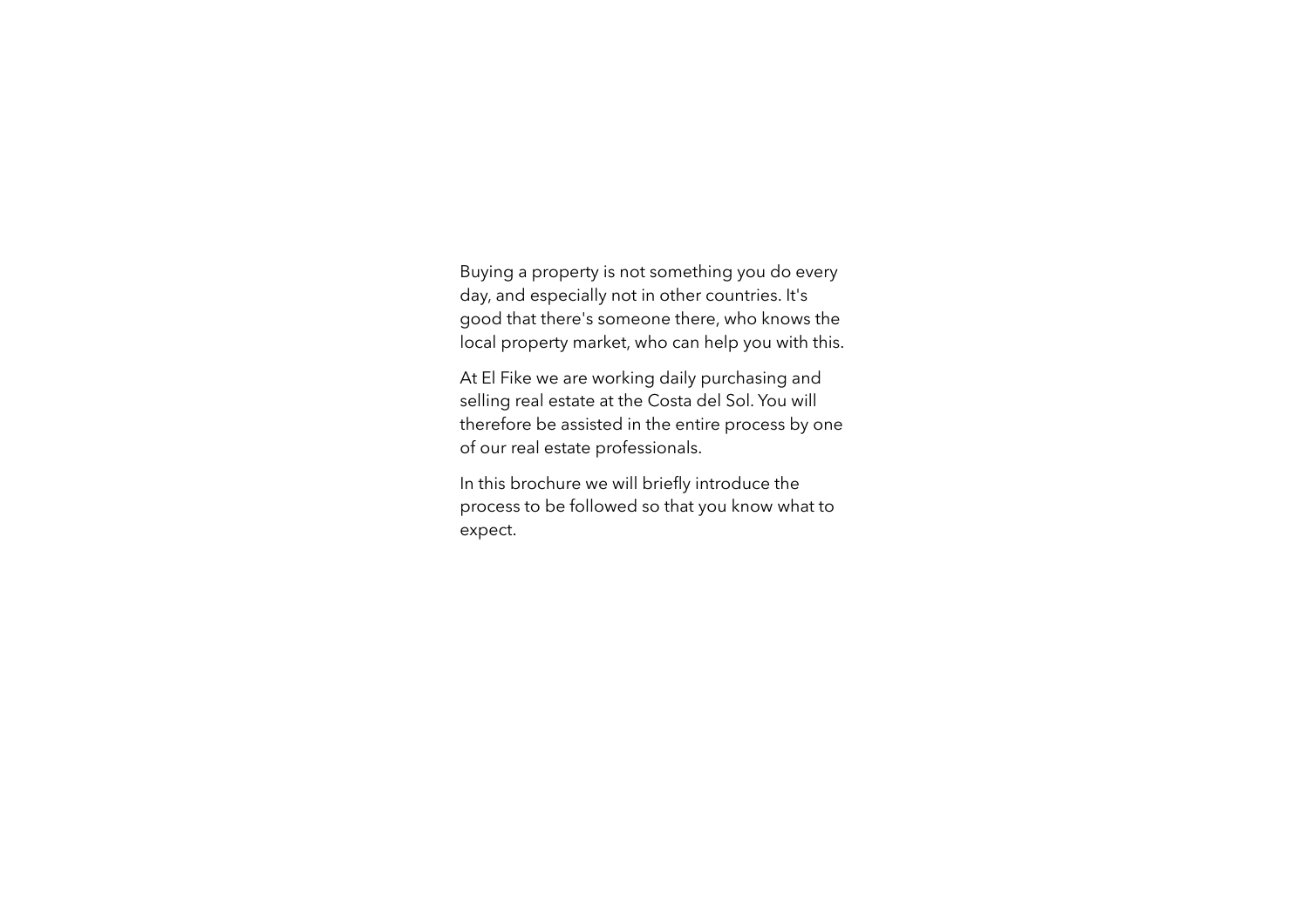# BUYING A HOUSE IN 12 EASY STEPS

![](_page_2_Figure_1.jpeg)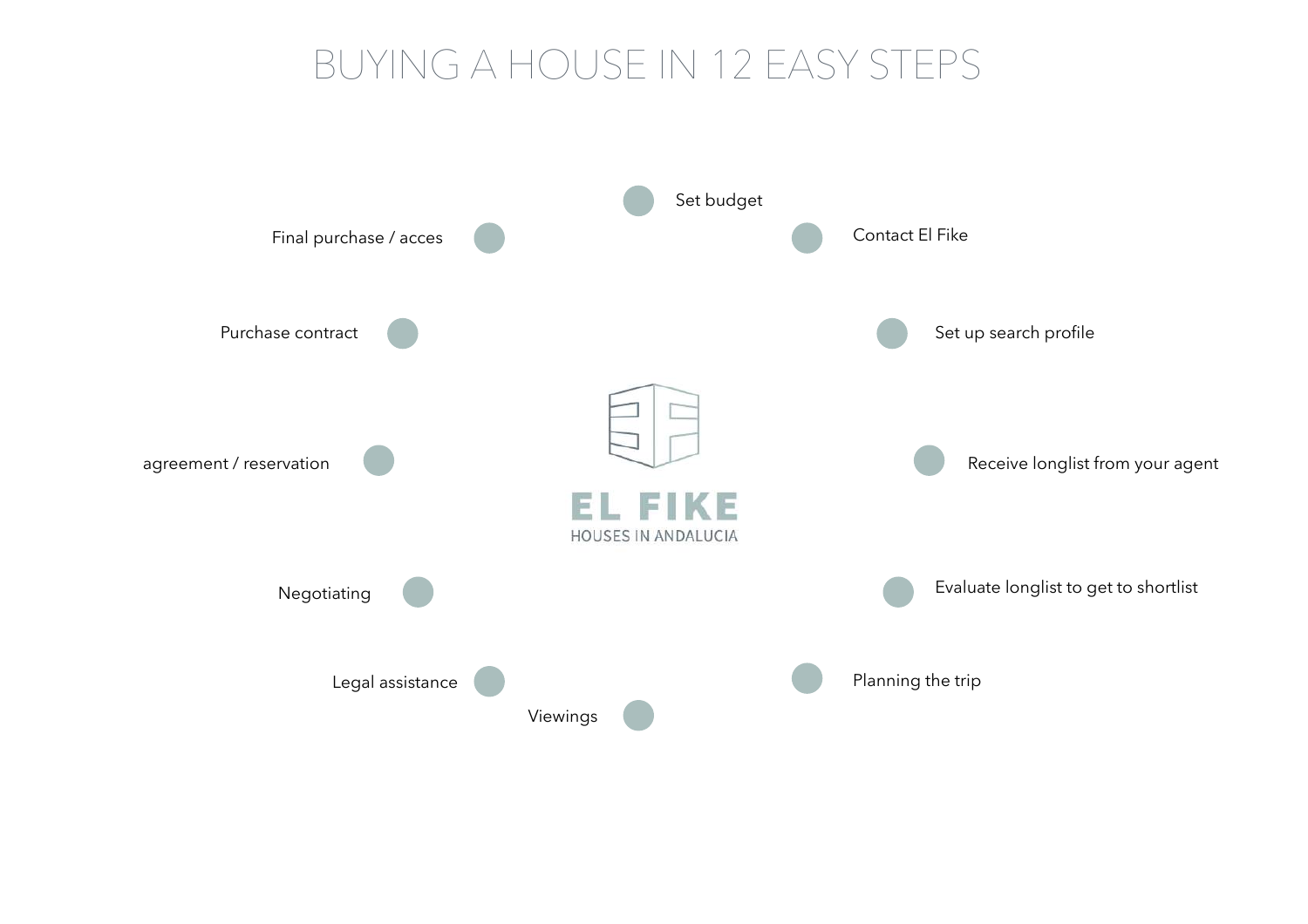#### SET BUDGET

In order to find a suitable home, it is important to set a budget. This often makes the search easier as well. It is good to have a good idea of the additional costs involved in a purchase.

In addition to the purchase price agreed with a seller, there are a number of additional costs. These are transfer tax, costs of the notary and lawyer and the costs incurred when registering the property in the different registers. In addition to the purchase price, you should take approximately 12 or 13% of additional costs into account.

If you wish to pay with a (partial) mortgage, we advise you to consult a financial advisor in advance. If you want to do business with a Spanish bank, it is good to know that often a maximum of 70% of the total value is financed.

![](_page_3_Picture_4.jpeg)

![](_page_3_Picture_5.jpeg)

![](_page_3_Picture_6.jpeg)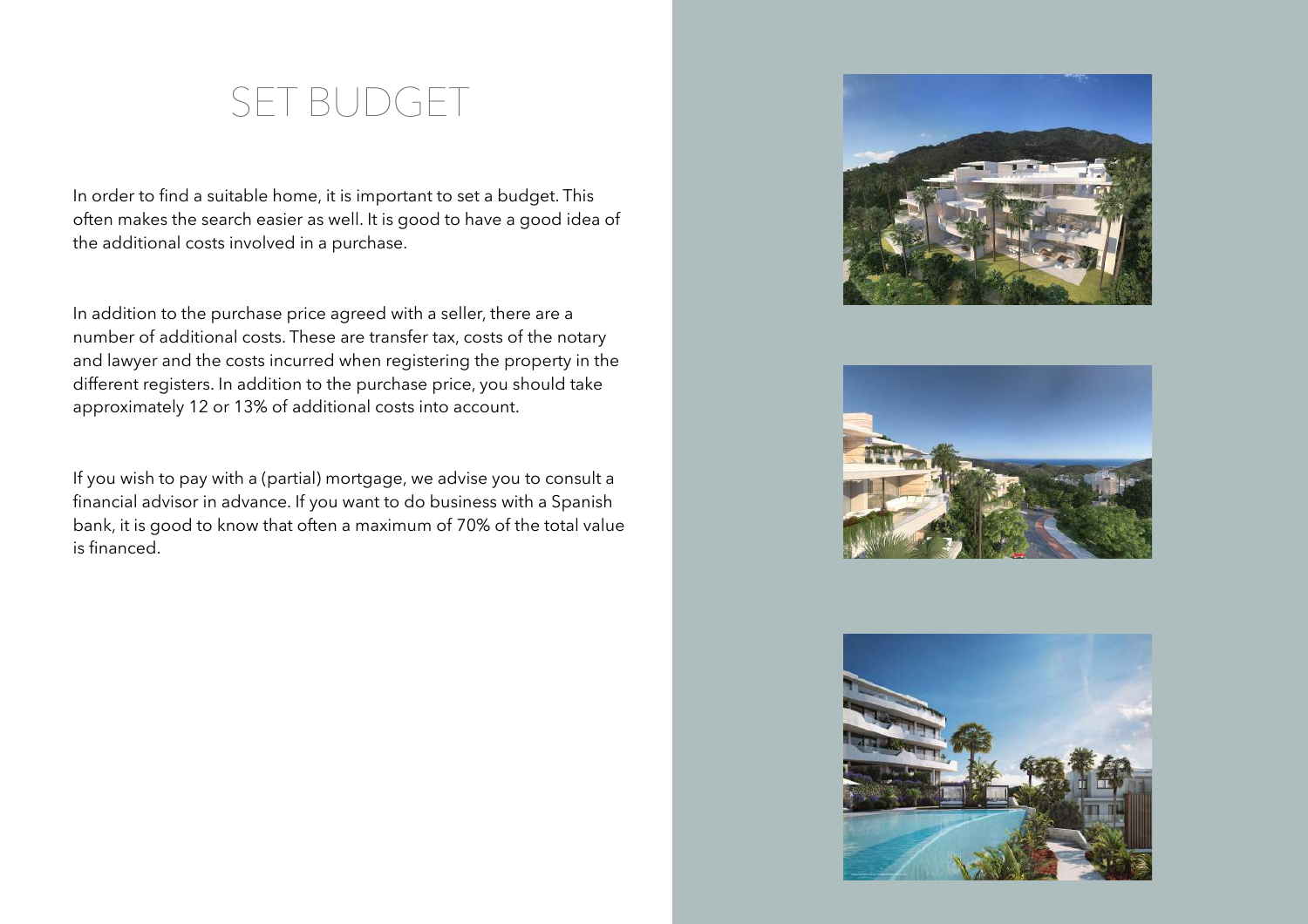# SEARCH PROFILE

Before we start the proces we would like to be able to estimate what you are looking for, for example you may want to buy a house/ apartment as a second residence or as an investment, or you might want to combine both.

It is also important what type of property you are looking for: an apartment, a detached house or a building plot. The wish list can contain many features, such as a terrace, parking, garden, swimming pool and so on.

Together with you, we try to make it clear what your dream home looks like, so that we can make a targeted search for you.

After we have done the research, we will present you our results, with objects that we think are suitable for you. The outcome of our first exploration is called the longlist.

In a conversation we will discuss the properties offered to you and we will check which ones are suitable for you and which are not. After this we will compile the final shortlist so we know which properties we will be visiting during your upcoming visit to the Costa del Sol.

![](_page_4_Figure_6.jpeg)

![](_page_4_Picture_7.jpeg)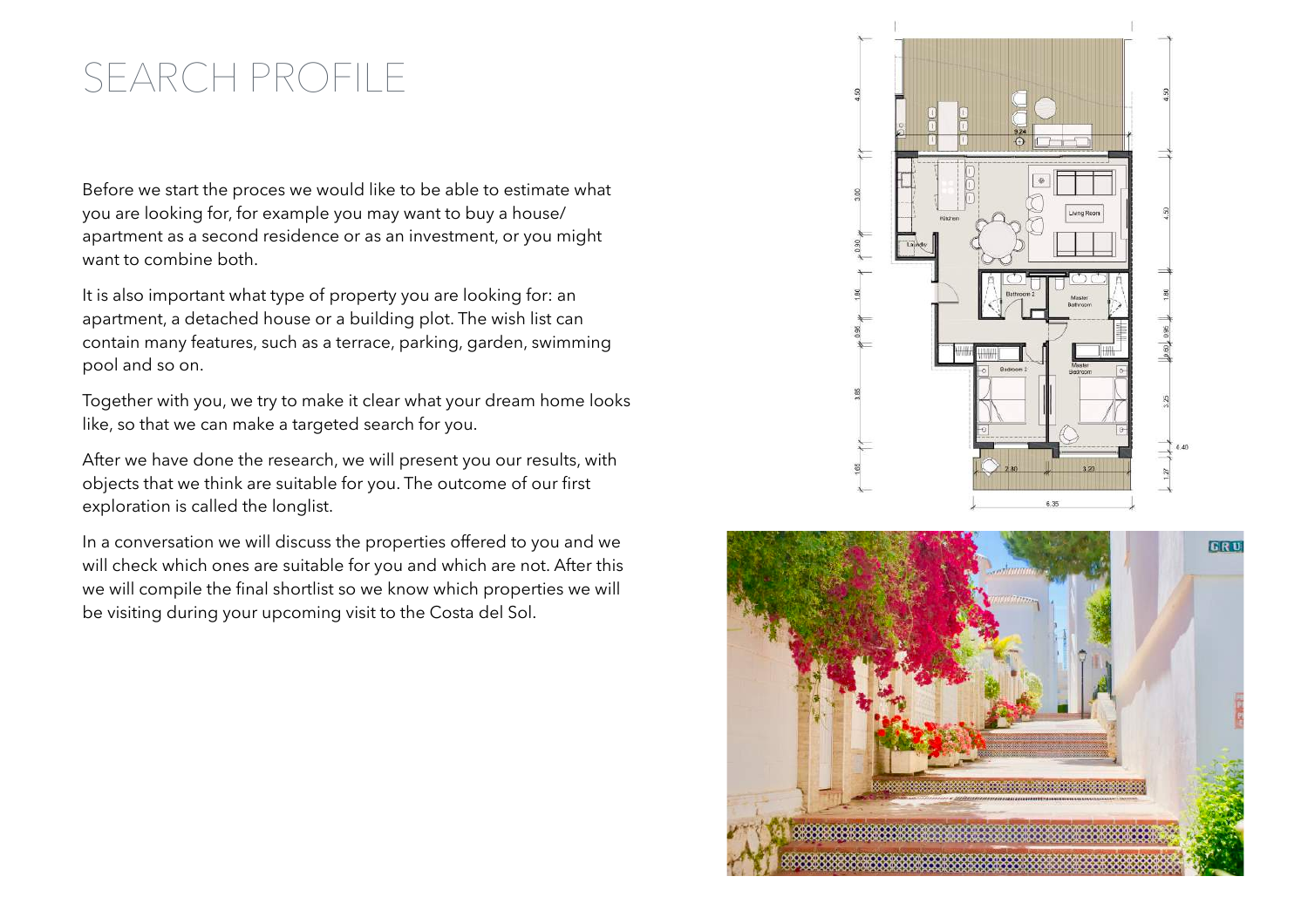## VIEWINGS

During your visit to the Costa del Sol we will take care of the viewings of all the properties we have on our shortlist. That is something we prepare thoroughly. A few days before your arrival in Malaga we will check if the houses are still available. When new properties are offered, we will definitely offer them to you to visit. We arrange all visits these days and will of course visit these homes together with you. Afterwards we will go through all the properties with you and discuss all the questions and conclusions.

![](_page_5_Picture_2.jpeg)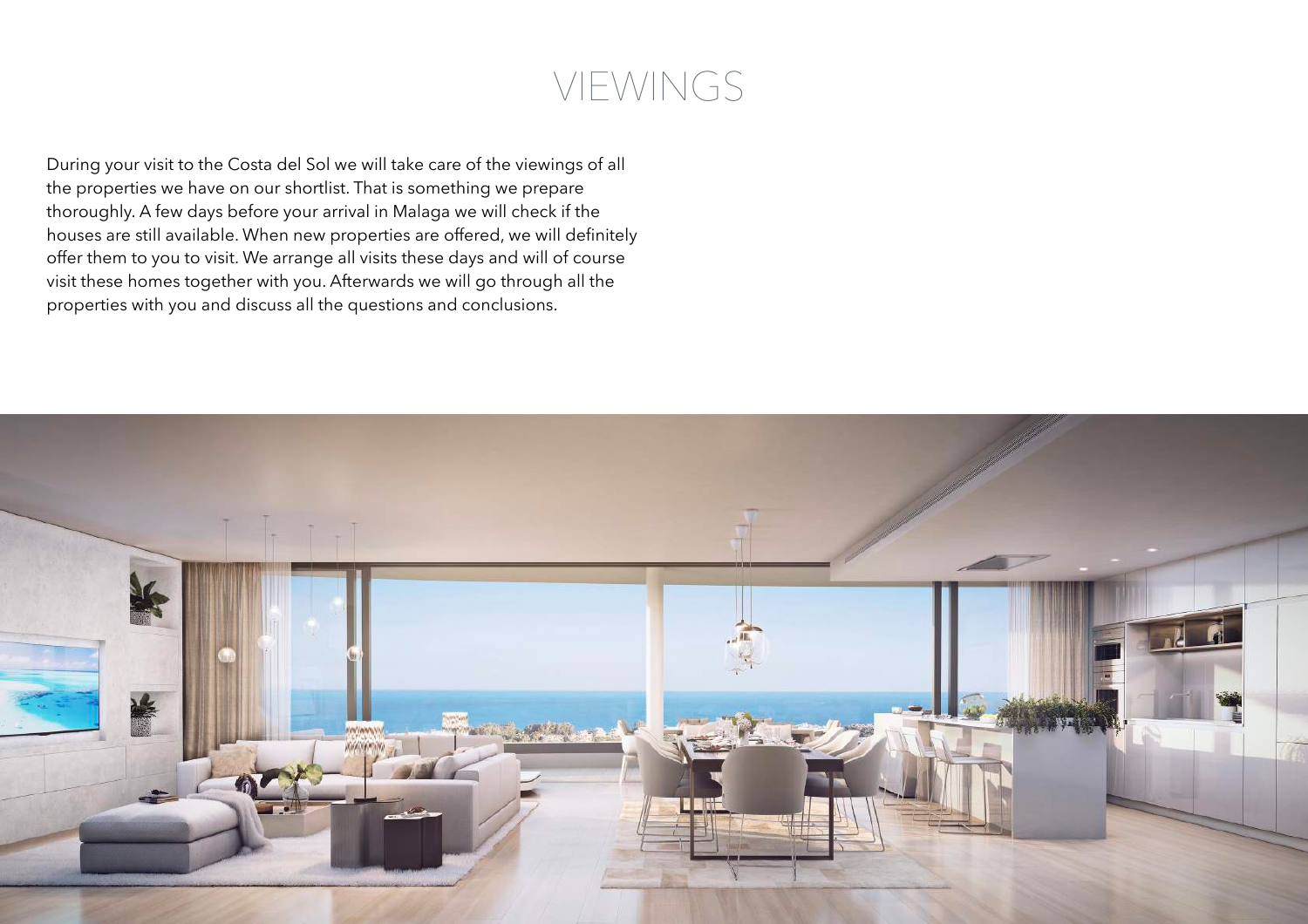## LEGAL ASSISTANCE

A lawyer will assist you with the legal examination and will help you with the purchase of a property in Spain. This includes consultation of property registers, the municipality, utilities and the tax authorities. An executive due diligence also ensures that you, as buyer, do not pay for debts that have not yet been repaid by the sellers.

Please note that the role of a notary in Spain differs from most other European countries. The notary in Spain is employed by the public authorities and therefore controls the taxes already paid by the seller and the taxes to be paid by the buyer. For example, the notary does not check whether the seller's mortgage has been removed before the property is transferred to the buyer. It is therefore highly recommended that a lawyer is involved in the purchase of a property in Spain, who will check these facts on behalf of the purchaser.

At this stage, the lawyer can also request the necessary NIE number (Spanish identification number), so that you can open a Spanish bank account and the transfer of the property can take place. You will also need this number in the future in order to be able to apply for various services such as the supply of gas, water and electricity.

![](_page_6_Picture_4.jpeg)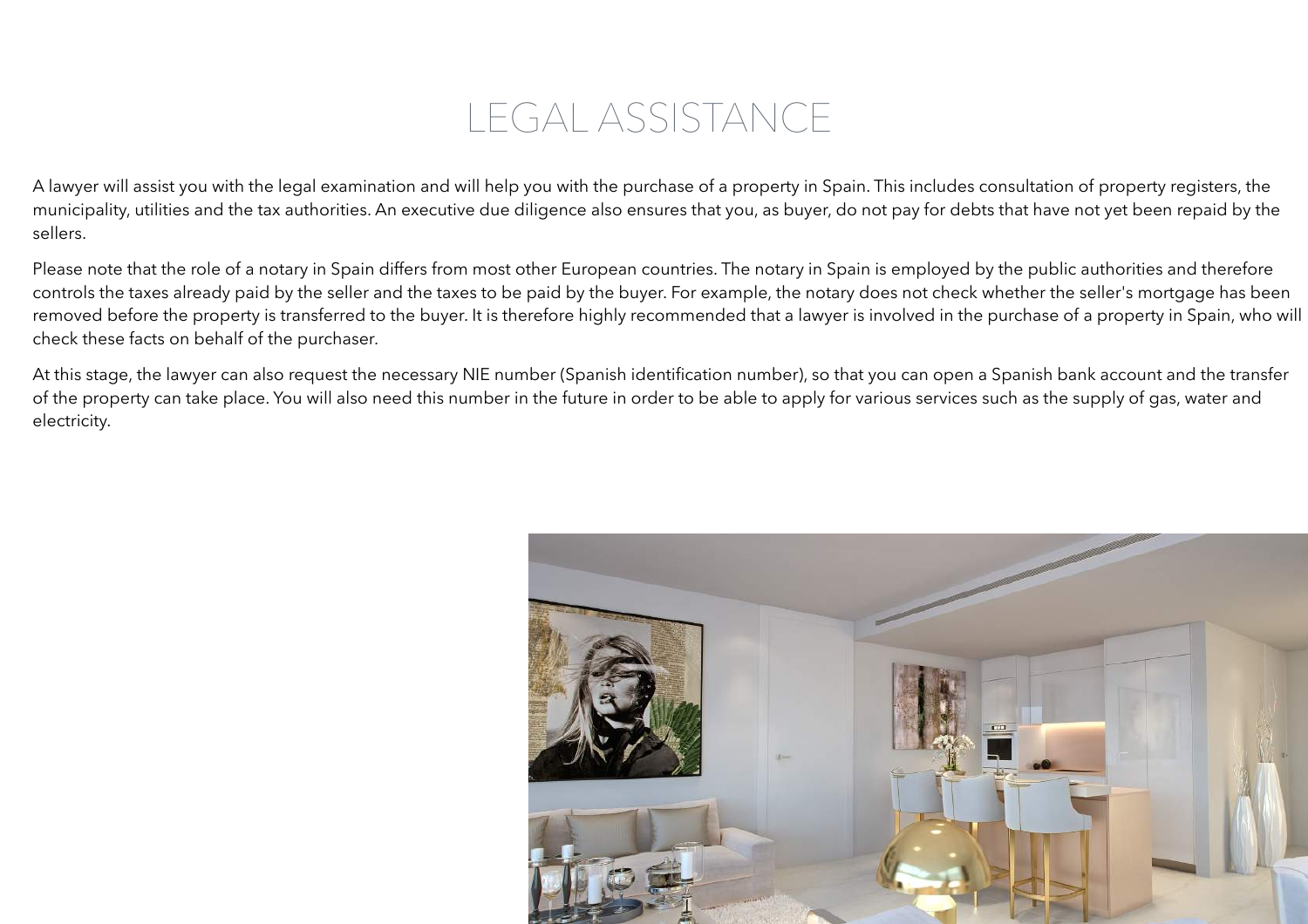#### TRANSFERTAX

Resale property: 8%

New development: 10%

## VALUE ADDED TAX

The VAT is 10% and must be paid at the first sale of a house. In addition to VAT, stamp duty shall be payed for the issue of legal documents. This is about 0,5% of the purchase price, but can be as high as 1,5% in certain regions.

![](_page_7_Picture_5.jpeg)

#### NOTARY

In most cases, the costs for a notary are between  $\epsilon$  500 and  $\epsilon$  800.

# LAWYER

Most lawyers charge approximately 1% of the purchase price. Exceptions are usually made for exceptional expensive homes. Some lawyers charge an hourly rate, others offer a fixed fee.

# ONAL COSTS: 12% TO 15%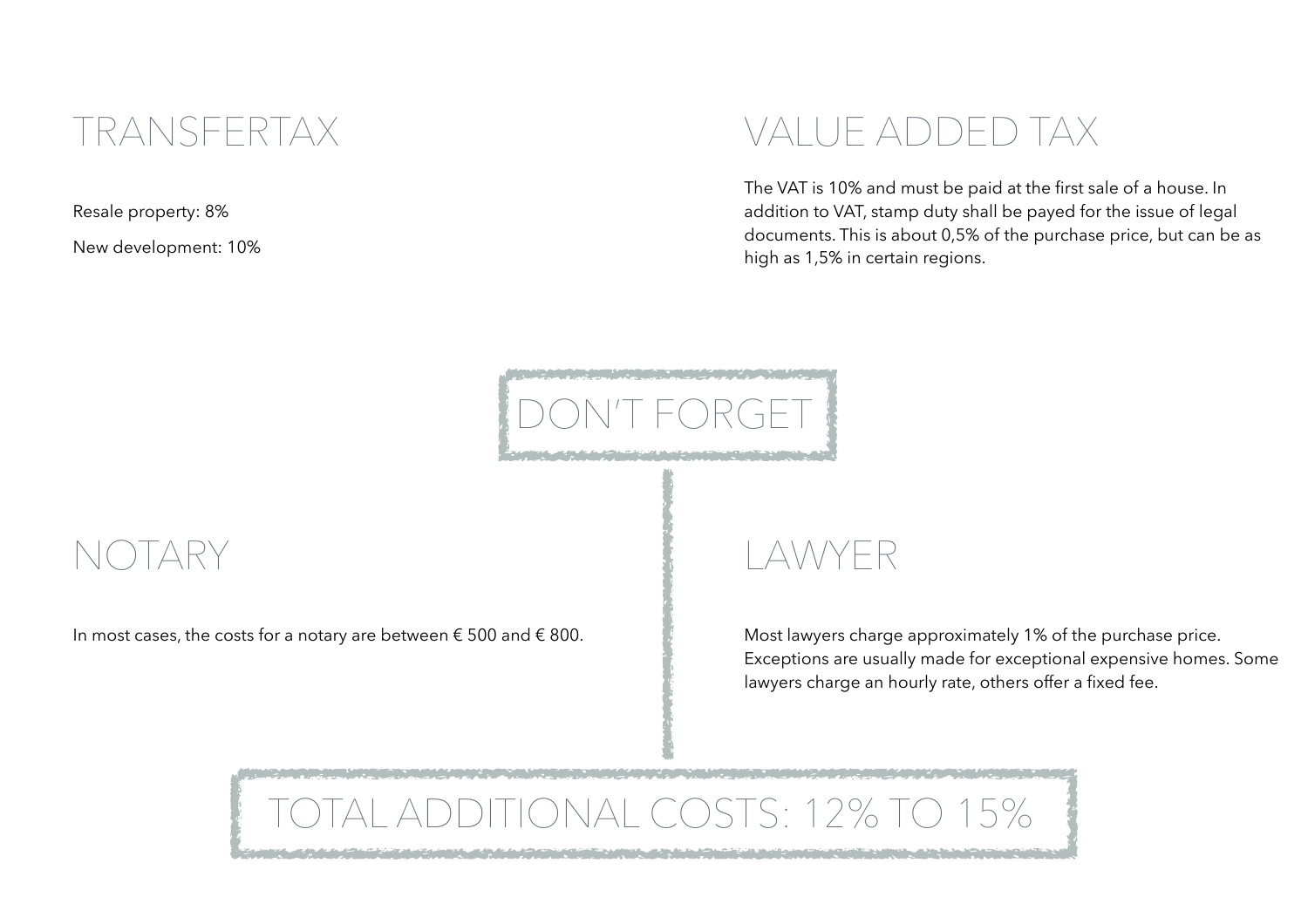#### NEGOTIATION, RESERVATION & SIGNING CONTRACT

Once we have found the dream house we can make an offer. Before we do we will advise you on the current market value of the property. Based on a strategy we have discussed, we will make an offer to the selling agent. If the negotiation proceeds as planned, it will be concluded with an agreement on the purchase price and possible conditions.

After the agreement on the purchase price and the date of transfer has been achieved, a reservation agreement will be signed by both parties. This is a contract by which the buyer and seller, immediately after price agreement, confirm that they have reached an agreement. The buyer will pay a reservation fee as a deposit. The seller commits himself to remove the property from the market and not to start new negotiations with other potential buyers. In a reservation agreement it is agreed when the purchase contract is signed. During this period, the buyer has time to arrange the lawyer to perform his investigation and the content of the more detailed purchase contract is discussed. Often this is a period of 2 to 3 weeks.

The purchase contract shall include all the terms and conditions that are part of the property for which agreement has been made. When signing the purchase agreement, the buyer must make a down payment of 10%. The previously paid reservation fee is deducted from this amount.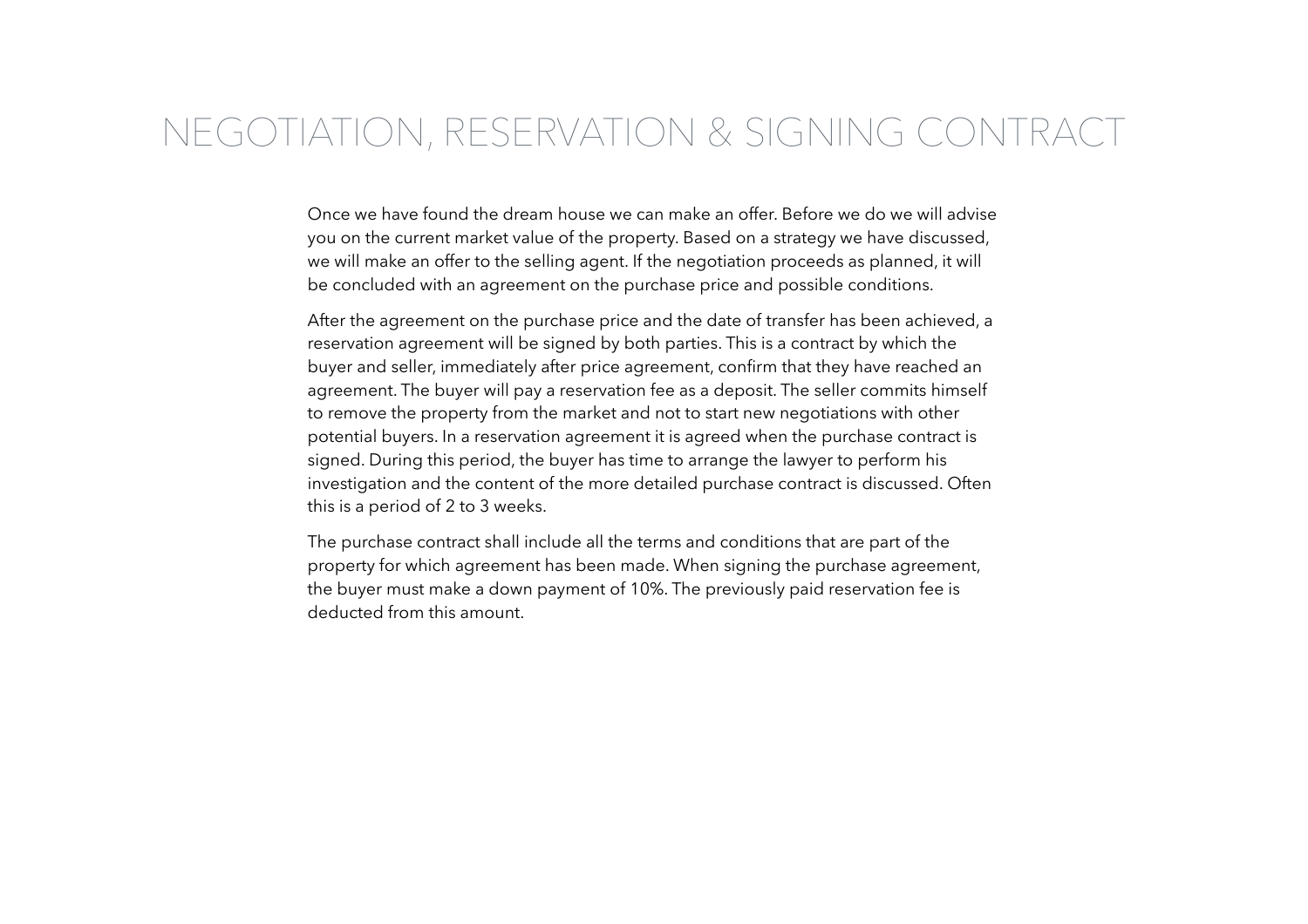## FINAL PURCHASE AND ACCES

The purchase will be completed at the notary, who you have chosen yourself. On the agreed date, all parties involved meet at the notary's office. The purchase contract is reviewed and explained once again. You have prepared the payments with your lawyer. After signing the agreement, the keys are handed over and you are the owner of your new home!

![](_page_9_Picture_2.jpeg)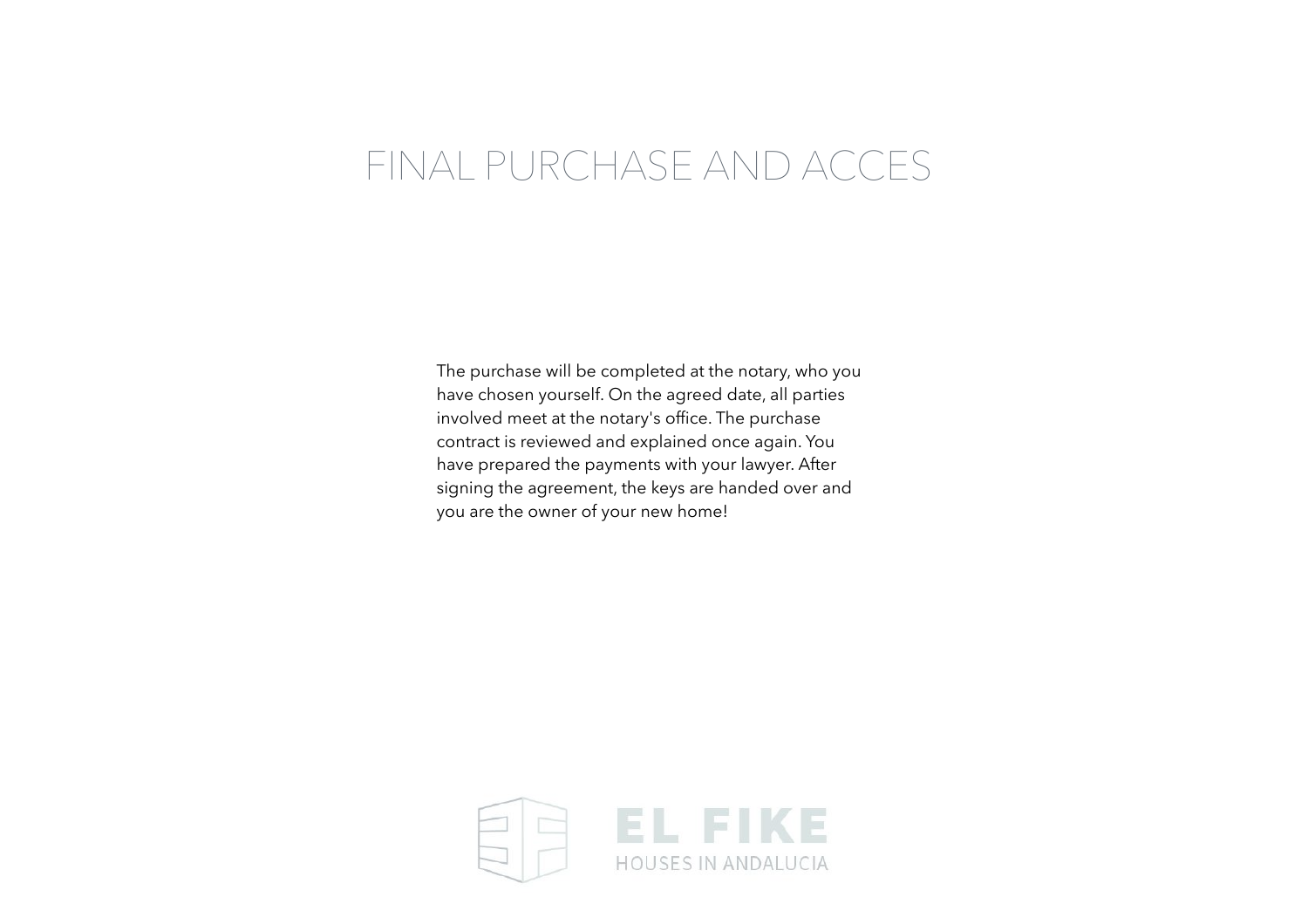At El Fike we help you find your dream home in southern Spain. Our job is to provide you with all the necessary information and knowledge of the Spanish real estate market during this search and guide you through this process.

Our ultimate goal is to find the home of your dreams.

At El Fike, we offer all our customers a high level of service; customer satisfaction is the key word. It's all about your search and we'll help you out. We take care of all the visits and go with you to the different houses.

We build a relationship in which your goal is also our goal.